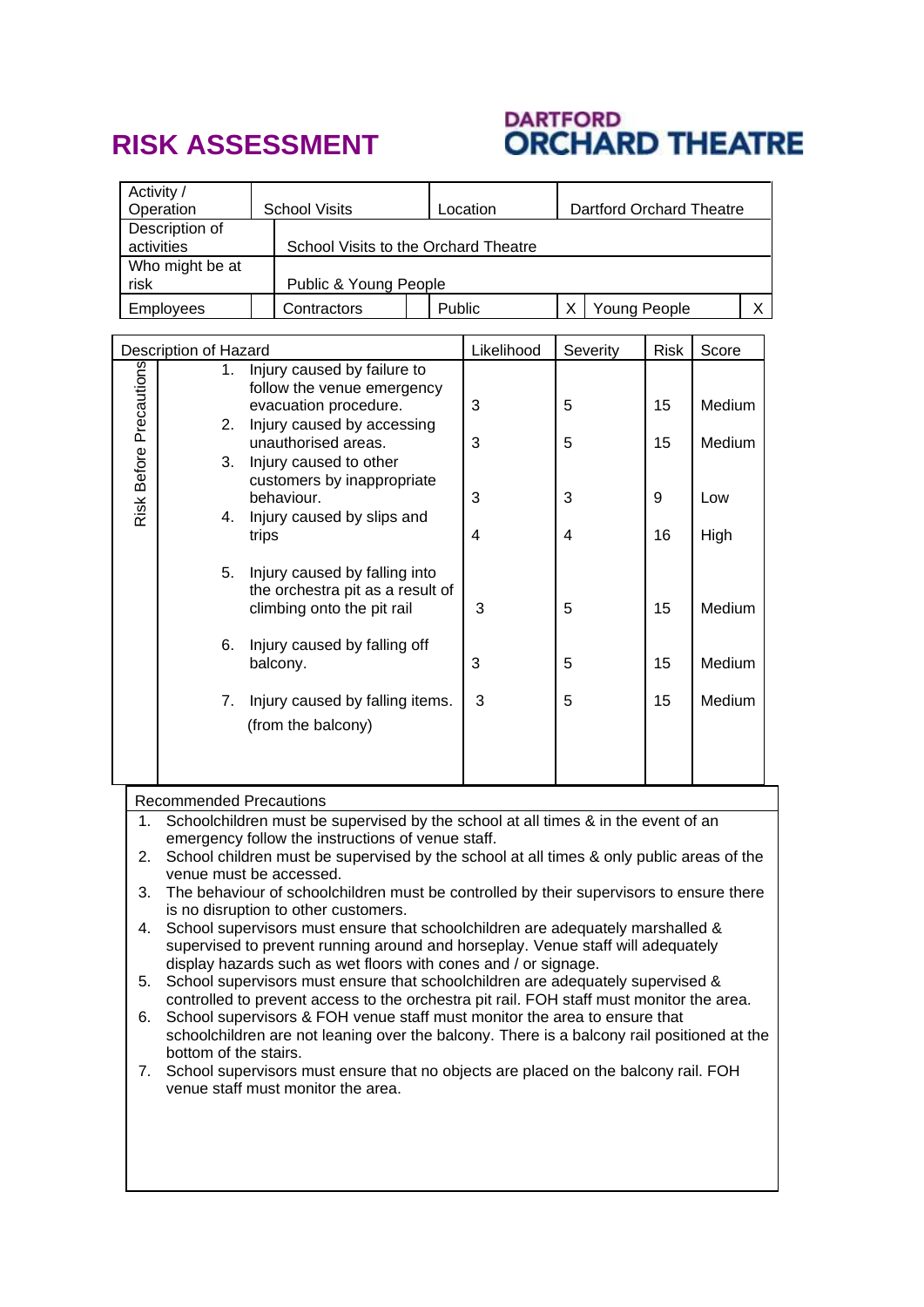| Description of Hazard  |  | Likelihood                                                           | Severity       | <b>Risk</b> | Score |        |
|------------------------|--|----------------------------------------------------------------------|----------------|-------------|-------|--------|
|                        |  | Injury caused by failure to<br>1.<br>follow the venue emergency      |                |             |       |        |
|                        |  | evacuation procedure.                                                | 2              | 5           | 10    | Low    |
|                        |  | Injury caused by accessing<br>2.<br>unauthorised areas.              | $\overline{2}$ | 5           | 10    | Low    |
|                        |  | 3.<br>Injury caused to other                                         |                |             |       |        |
| Risk After Precautions |  | customers by inappropriate<br>behaviour.                             | $\overline{2}$ | 3           | 6     | Low    |
|                        |  | Injury caused by slips and<br>4.                                     |                |             |       |        |
|                        |  | trips                                                                | 3              | 3           | 10    | Medium |
|                        |  | 5.<br>Injury caused by falling into<br>the orchestra pit as a result |                |             |       |        |
|                        |  | of climbing onto the pit rail                                        | 3              | 4           | 12    | Medium |
|                        |  | 6.<br>Injury caused by falling off                                   |                |             |       |        |
|                        |  | balcony.                                                             | 3              | 5           | 15    | Medium |
|                        |  | Injury caused by falling items.<br>7.                                | 3              | 5           | 15    | Medium |
|                        |  |                                                                      |                |             |       |        |
|                        |  |                                                                      |                |             |       |        |
|                        |  |                                                                      |                |             |       |        |

Details of Further Action Required

| <b>Risk Scale</b> |                |  |  |  |
|-------------------|----------------|--|--|--|
| Likelihood        | Severity       |  |  |  |
| $1 =$ Improbable  | $1 =$ Slight   |  |  |  |
| $2 =$ Remote      | $2 =$ Minor    |  |  |  |
| $3 = Possible$    | $3 =$ Moderate |  |  |  |
| $4 = Problem$     | $4 =$ Major    |  |  |  |
| $5 =$ Frequent    | $5 -$ Fatal    |  |  |  |

| Score & Action  |                                  |  |  |  |
|-----------------|----------------------------------|--|--|--|
| 1-5 Very Low    | <b>Improve if Possible</b>       |  |  |  |
| 6-10 Low        | <b>Improve if Possible</b>       |  |  |  |
| $11-15$ Medium  | <b>Further Action Required</b>   |  |  |  |
| 16-20 High      | <b>Immediate Action Required</b> |  |  |  |
| 21-25 Very High | <b>Immediate Action Required</b> |  |  |  |

| Date for |          |
|----------|----------|
| Review   | 22/10/22 |